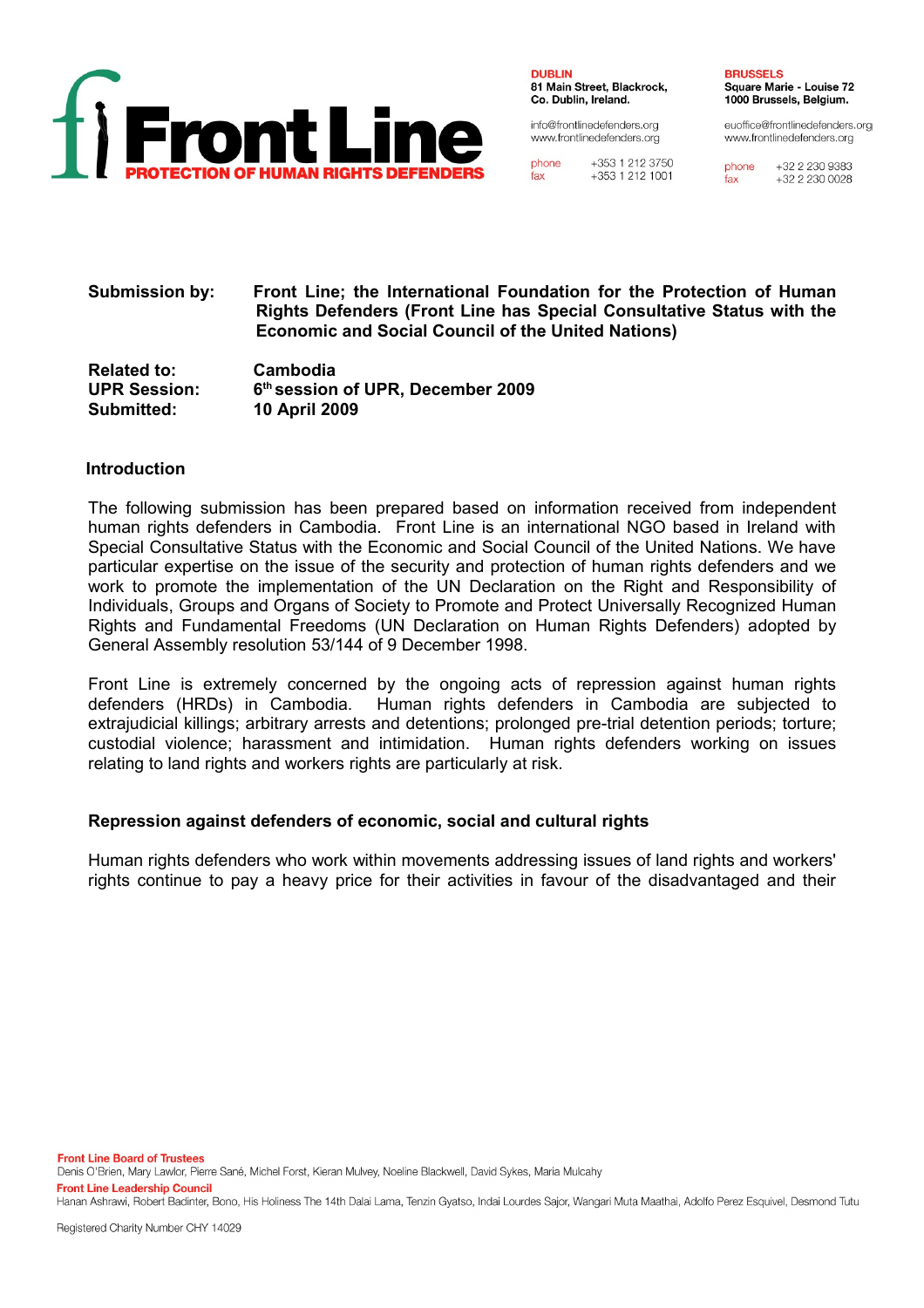opposition to powerful interest groups. According to an Amnesty International report<sup>[1](#page-1-0)</sup>, "in 2008, some 150,000 Cambodians were known to live at risk of being forcibly evicted in the wake of land disputes, land grabbing, and agro-industrial and urban redevelopment projects"

# **Land rights and human rights defenders against forced evictions**

In response to the grave concerns regarding forced evictions and land rights many individuals and groups have organised themselves to formally represent their own communities and other communities facing violations of their rights based on land disputes. Through their activities promoting the rights of the communities at risk these individuals themselves face regular threats of unfair arrest, legal action based on groundless criminal charges and prosecution.

## • **Chan Vichet**

Chan Vichet is a community leader in the Dey Krahorm community in Phnom Penh. Since 2005 his human rights activities have centred on resisting the community's forced eviction by a private company, 7NG. He has been actively organising, advocating and negotiating on behalf of the community. He has faced threats and intimidation and other forms of pressure and persecution due to his activities protecting the rights of the community residents. Chan Vichet is currently facing a number of criminal charges, including incitement and falsifying documents, despite a lack of any evidence against him.

On 24 January 2009 hundreds of families were moved to a relocation site after being forcibly evicted from Dey Krahorm in Phnom Penh. Following the forced eviction residents mounted protests to demand proper compensation for their confiscated land and the destruction of their homes. On 16 February 2009, Chan Vichet, together with two other former residents of the Dey Krahorm; Khieu Bunthoeun and Ly Youleng, were convicted by the Phnom Penh Municipal Court of property damage and physical assault, resulting from an incident when villagers were involved in a confrontation with employees of 7NG. During the trial seven defense witnesses testified that the three defendants had not been involved in any acts of violence on the night in question. Furthermore, several defense witnesses testified that Chan Vichet had used a loud speaker during the confrontation to urge residents to cease throwing rocks at the 7NG vehicles and machinery and to conduct their protest through peaceful means. The trial judge however found Chan Vichet, Ly Youleng and Khieu Bun guilty, with the former two given an 18-month suspended prison sentence and ordered to pay 800,000 riels (USD\$200) compensation to 7NG, and the latter given an 18-month suspended sentence and four days' imprisonment which he had already served. In addition the three defendants were ordered to pay 1.2 million riels (USD\$300) to two 7NG employees who had been injured during the confrontation.

LICADHO, the Cambodian League for the Promotion and Defense of Human Rights, notes that "the experience at Dey Krahorm reflects the broader reality throughout Cambodia: land-grabbers frequently filed baseless criminal complaints against residents and their representatives, in a bid to coerce them to give up their land and to punish them if they do not"<sup>[2](#page-1-1)</sup>. LICADHO has recorded over 50 incidents of arrest of community representatives in Cambodia since January 2006.

## **Trade union rights**

The International Covenant on Civil and Political Rights (ICCPR) $^3$  $^3$ , to which Cambodia is a party,

<span id="page-1-0"></span><sup>1</sup> *Cambodia* – *A risky business – defending the right to housing* – Amnesty International September 2008 (AI Index: ASA 23/014/2008

<span id="page-1-1"></span><sup>2</sup> http://www.licadho-cambodia.org/articles/20090302/91/index.html

<span id="page-1-2"></span><sup>3</sup> http://www2.ohchr.org/English/law/ccpr.htm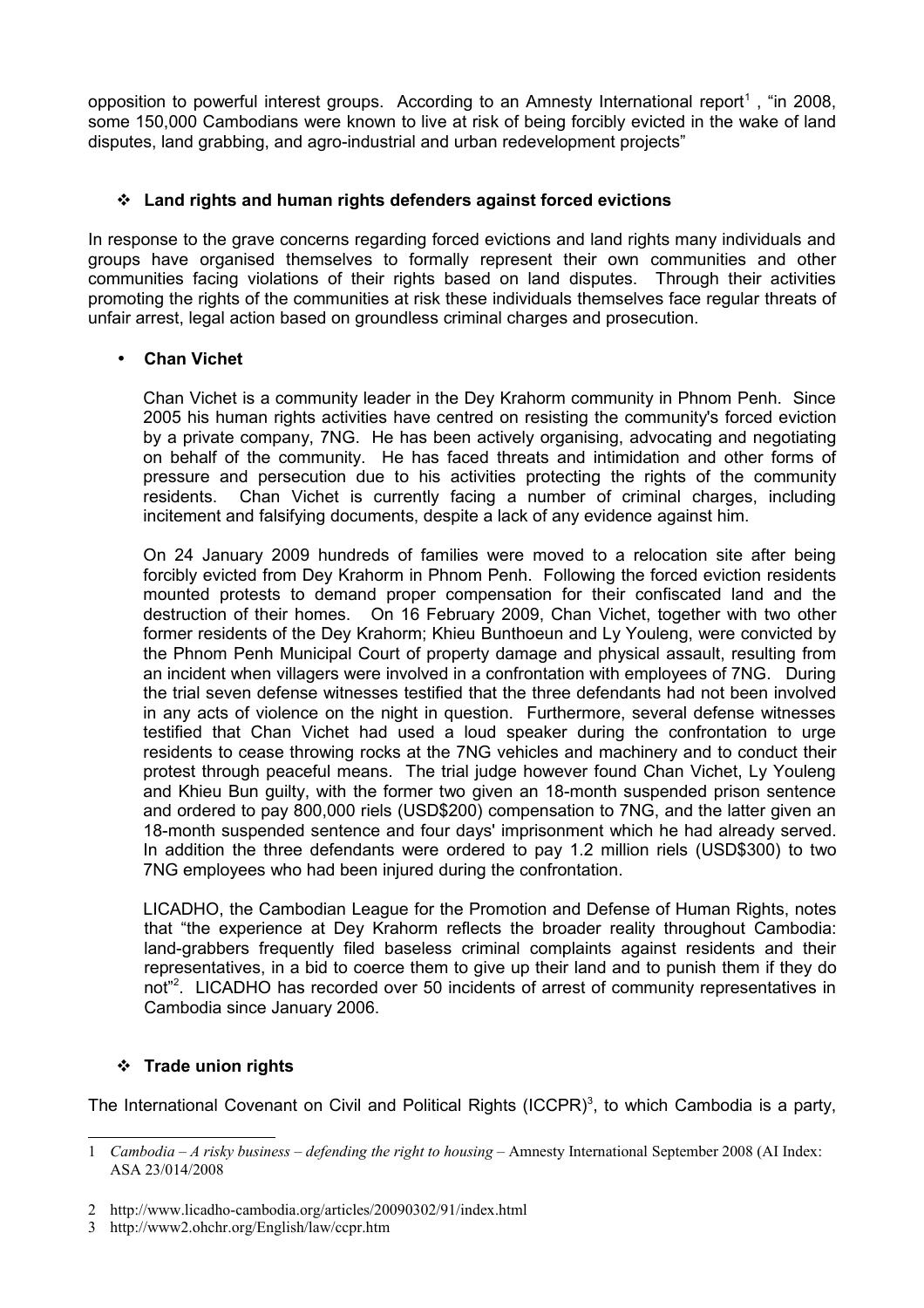states in Article 22 that: "1. Everyone shall have the right to freedom of association with others, including the right to form and join trade unions for the protection of his interests. 2. No restrictions may be placed on the exercise of this right other than those which are prescribed by law and which are necessary in a democratic society in the interests of national security or public safety, public order, the protection of public health or morals or the protection of the rights and freedoms of others. This article shall not prevent the imposition of lawful restrictions on members of the armed forces and of the police in their exercise of this right". Despite this guarantee many restrictions remain in place on the activities of trade unions in Cambodia and trade union leaders face grave risks in carrying out their work to protect the rights of the workers.

Workers active in the promotion and protection of their rights continue to face anti-union measures and are at risk of human rights violations such as threats, intimidation, physical assault, arbitrary arrest and detention, torture, dismissal and killings.

# • **Free Trade Union of Workers of the Kingdom of Cambodia (FTUWKC)**

The Free Trade Union of Workers of the Kingdom of Cambodia (FTUWKC) have reported that since June 2003 four union leaders have been shot dead, 23 union leaders have survived assassination attempts or been attacked, intimidated, harassed, dismissed, arrested or detained as a result of their trade union activities; and 17 union leaders have been blacklisted<sup>[4](#page-2-0)</sup>.

On 22 January 2004, President and co-founder of the FTUWKC, Chea Vichea, was assassinated in Phnom Penh. As a high profile advocate for worker's rights he had been attacked, threatened, beaten by a military officer and in 1997 had lost an eye following a grenade attack during a rally. His murder was seen as a warning to all trade unionists and workers who were openly protesting for their rights. The subsequent trial highlighted the weak functioning of the justice system. Following an allegedly deeply flawed criminal investigation and unfair trial Born Samnang and Sok Sam Oeun were sentenced to 20 years imprisonment for the killing of Chea Vichea. In its decision on 31 December 2008 the Supreme Court of Cambodia cited unclear evidence and called for a new investigation into the case. Born Samnany and Sok Sam Oeun were provisionally released from prison pending a retrial. Local NGOs, including the FTUWKC, who conducted their own investigations into the killing of the trade union leader concluded that the accused were not the killers of Chea Vichea and that their detention was unjust.

On 7 May 2004, Ros Sovannareth, steering committee member of the FTUWKC and President of the Free Trade Union of Trinunngal Komara Garment Factory was shot dead by two unknown assailants on a motorbike in Phnom Penh. On 24 February 2007, Hy Vuthy, President of the Free Trade Union of Workers of SunTex Garment Factory was shot dead by two unidentified men on a motorbike.

The FTUWKC conclude that a weak justice system, the lack of effective and impartial investigation into the killings of union leaders and threats against worker's rights defenders, and low levels of prosecutions of perpetrators of violations, contribute to the ongoing climate of fear within which HRDs are operating in Cambodia.

## **Human rights non-governmental organisations (NGOs) and freedom of association**

Local NGOs are required to register with the Ministry of the Interior and foreign NGOs with the Ministry of Foreign Affairs, with approximately 2000 NGOs on the register. The Ministry of the Interior originally drafted the Local Associations and Non-Governmental Organisations Law in 2006 but in 2008 Prime Minister Hun Sen proposed a new NGO Law which would introduce tighter regulations for NGOs based on the pretext that financial assistance was being provided for terrorist activities through NGOs.

<span id="page-2-0"></span><sup>4</sup> FTUWKC: Killings, Violation, Intimidation and Discrimination – Report of the FTUWKC – 03 March 2009